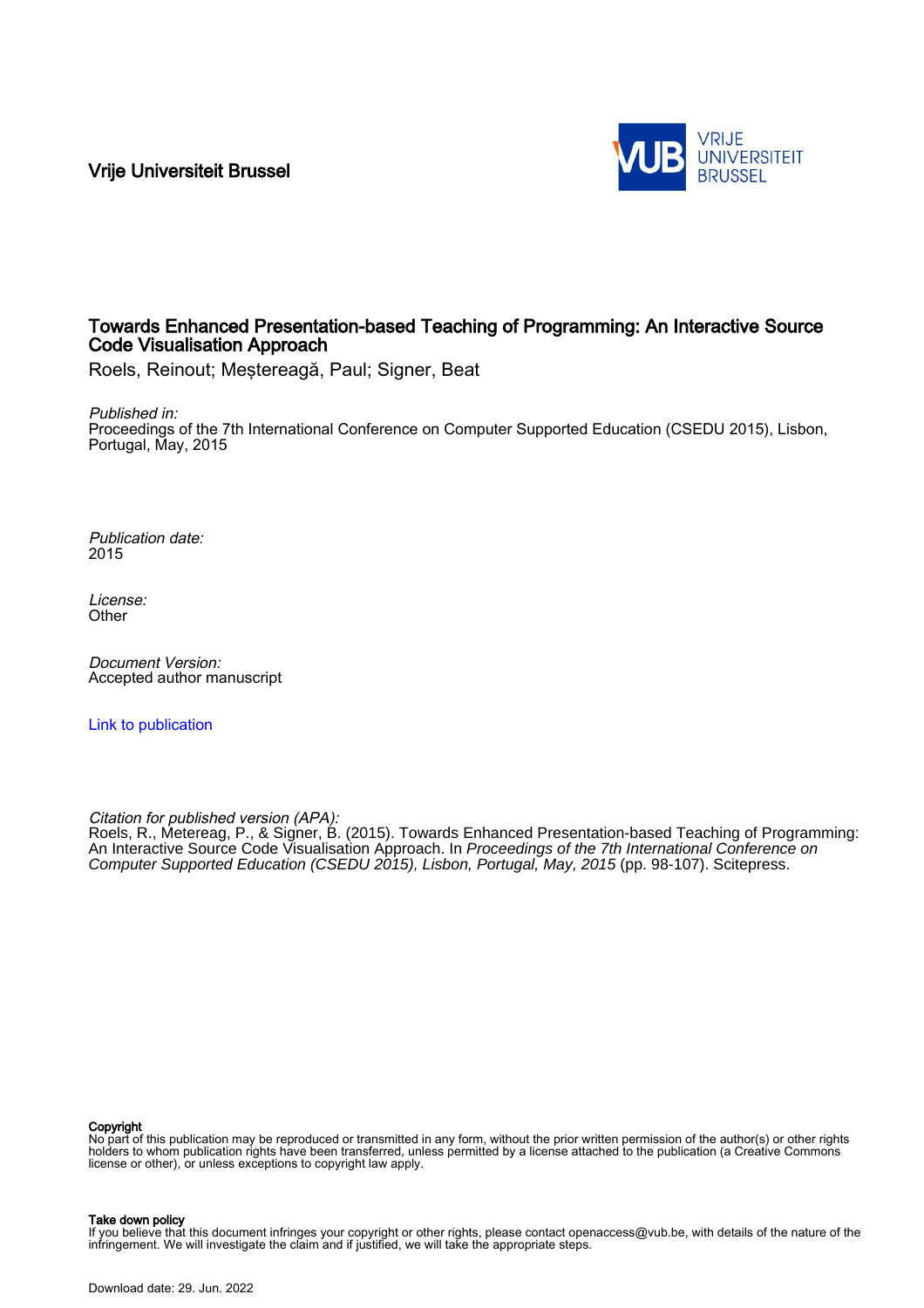# Towards Enhanced Presentation-based Teaching of Programming *An Interactive Source Code Visualisation Approach*

Reinout Roels, Paul Mestereagă and Beat Signer

*Web & Information Systems Engineering Lab, Vrije Universiteit Brussel, Pleinlaan 2, 1050 Brussels, Belgium* {*rroels,bsigner*}*@vub.ac.be*

Keywords: Slideware, Presentation-based Teaching, Programming

Abstract: The teaching of programming concepts and algorithms very much depends on the mental models developed by scholars when learning how to program. There is a rich body of research on how to best teach programming. Nevertheless, many instructors follow a presentation-based approach where existing slideware such as PowerPoint or Keynote is used to show a sequential series of slides with static pieces of source code. Such a presentation-based approach based on existing slideware tools might not be optimal for the authoring as well as the delivery of programming courses. We outline how presentation-based eduction in programming can be improved by paying attention to existing research on how to best teach programming. We derive a number of requirements for more efficient source code visualisation in presentation tools and present an architecture as well as an extensible prototype for enhanced presentation-based teaching of programming. The presented interactive source code visualisation plug-in for the MindXpres presentation tool can be seen as a step towards enhancing existing slideware in order to achieve a more efficient and interactive teaching of programming concepts and algorithms. The ultimate goal of the presented approach is to present source code in a way that reinforces a user's mental model and thereby increases the knowledge transfer of presentations delivered in programming courses.

# 1 INTRODUCTION

The teaching of programming concepts and algorithms is a fundamental aspect of any Computer Science and Engineering degree. However, grasping the concepts taught in programming courses is far from trivial and has been proven to be a challenge for both students as well as teachers [\(Jenkins,](#page-10-0) [2001b;](#page-10-0) [Bennedsen and Caspersen, 2007;](#page-10-1) [Gomes and](#page-10-2) [Mendes, 2007;](#page-10-2) [Jenkins, 2002;](#page-10-3) [Lahtinen et al., 2005;](#page-10-4) [McCracken et al., 2001\)](#page-10-5). Research from the early 1980s highlights the importance of mental models when learning how to program [\(Mayer, 1981\)](#page-10-6). As defined by Mayer [\(Mayer, 1981\)](#page-10-6), a mental model is *"a mental representation of the components and the operating rules of the system"* and the completeness of this representation may vary. An incomplete representation that differs from the actual characteristics of the system results in an incomplete understanding of how the computer works and will cause the novice programmer to have difficulties in writing correct programs [\(Ma et al., 2007\)](#page-10-7). This is further confirmed by Milne and Rowe [\(Milne and Rowe, 2002\)](#page-10-8) who state that students who are not able to create a mental

model of the program execution do not have the ability to comprehend what is happening to the program in memory. Hence the importance of students being able to retell the learned concepts in their own words was also first brought up by Mayer [\(Mayer, 1981\)](#page-10-6). It is widely accepted that by having access to a more complete mental model of the system, the learning and practising of programming can be achieved in a more effective way (Cañas et al., 1994).

Given the importance of such a mental model, it is not surprising that researchers aim to develop tools and methods in the form of visual aids for reinforcing the mental model of students [\(Ma et al., 2007;](#page-10-7) [Smith](#page-10-10) [and Webb, 1995\)](#page-10-10). In a procedural programming language, the program becomes a sequential process. This process is represented by various changes of states after an expression has been executed. Therefore, Mayer [\(Mayer, 1981\)](#page-10-6) states that a possible solution for providing an effective mental model is to use visuals and show to the user the changes in state such as variable changes—while the program is executed. In terms of teaching methods, Jenkins [\(Jenk](#page-10-11)[ins, 2001a\)](#page-10-11) argues that the main role of a teacher in programming courses should be the one of a motiva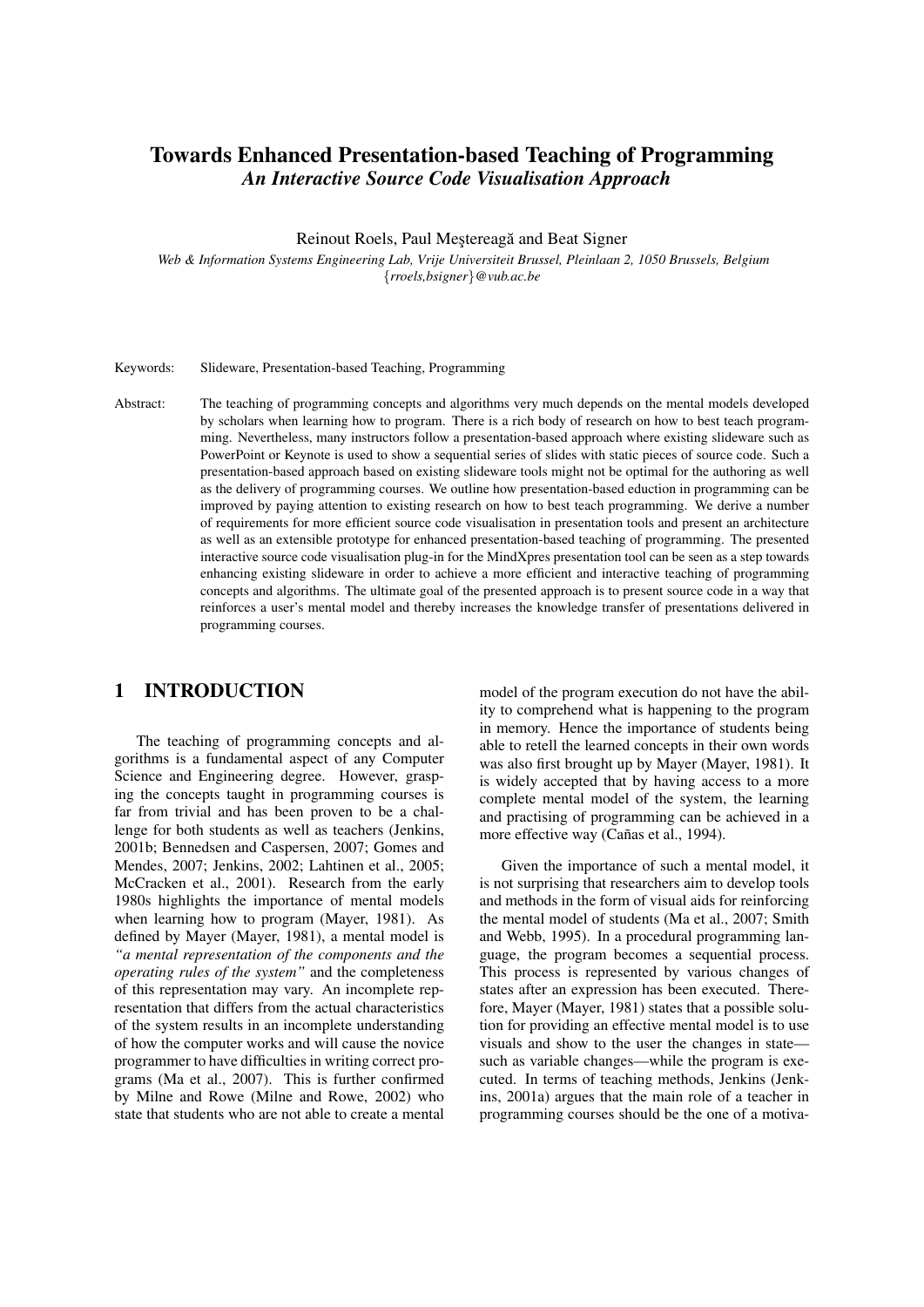tor. In many other areas of computing the teacher is mainly a communicator of information. However, the teaching of programming based on just presenting information such as syntax and structure in a lecture is not enough as it is not immediately clear how states change and thus there is a lack of contribution to a student's mental model.

Nevertheless, the majority of programming courses are at least partially taught via lectures accompanied by slide decks which is not in line with the research in the domain of teaching how to program that has been mentioned before. In fact, these slide decks often form a major part of the study material. To make matters worse, slides that have been created by slideware such as PowerPoint or Keynote are a particularly unsuitable medium for presenting source code. As argued by Tufte [\(Tufte, 2003\)](#page-10-12), slide decks have evolved from physical counterparts such as photographic slides or transparencies for overhead projectors and therefore also share the limitations of these physical media types. Content is presented in a strictly linear way, is fairly static and spatially restricted by the boundaries of the physical slides. In addition to the consequences on knowledge transfer during a lecture, these tools also impose a number of issues during the authoring phase by a presenter who would like to show some source code. In programming environments, source code is usually indented and colour coded via syntax highlighting in order to improve the readability. However, when source code is copy and pasted into a presentation, this formatting is often lost and presenters are required to manually format the code. Furthermore, even simple examples of algorithms result in lengthy blocks of source code and spatial restrictions make code less understandable. Due to these spatial restrictions, the presenter is forced to spread their code examples over multiple slides. In addition, they have to jump back and forth as programming concepts such as methods, conditional statements or loops cause the program to be executed in an order that is different from how it is written down.

We introduce an approach to present source code in a way that reinforces a user's mental model and thus helps to increase the knowledge transfer of presentations delivered in programming courses. In addition, our solution allows presenters to include source code in their presentations without the hassle usually associated with existing slideware tools. We start by discussing some related work in Section [2.](#page-2-0) Based on the existing body of work and some of the shortcomings of current solutions, we derive and formulate a number of requirements for a more efficient source code visualisation in presentation tools in Section [3.](#page-3-0)

We then detail our proposed solution in Section [4](#page-4-0) and present the technical details of our prototype which has been implemented as a plug-in for the MindXpres presentation tool [\(Roels and Signer, 2013;](#page-10-13) [Roels and](#page-10-14) [Signer, 2014b\)](#page-10-14) in Section [5.](#page-5-0) Some concluding remarks are provided in Section [6.](#page-9-0)

### <span id="page-2-0"></span>2 RELATED WORK

In the context of presentation tools, there exists little to no academic work trying to improve upon the issues associated with the presentation and visualisation of source code. At authoring time, one can see that state-of-the-art presentation tools do not make any attempt to support the authoring and integration of source code. As mentioned before, the indentation and syntax highlighting of source code is lost when copy and pasting from the programming environment to a presentation tool such as PowerPoint. Common workarounds include the use of command line tools such as pygmentize<sup>[1](#page-2-1)</sup> or web-based tools like  $ToHTML<sup>2</sup>$  $ToHTML<sup>2</sup>$  $ToHTML<sup>2</sup>$  in order to convert source code to a representation that preserves the formatting when copy and pasted (e.g. HTML or RTF). While this approach addresses the issue of manual formatting, it remains a tedious workaround.

When broadening our view beyond the domain of presentations, we can find research that builds on the principles outlined in the previous section. In all cases these are stand-alone desktop applications that use visualisations to help users build a mental model of a program. One of the earliest tools is the Bradman tool [\(Smith and Webb, 1995\)](#page-10-10) for the C programming language. It mainly relies on showing state changes after the execution of each line of code and an evaluation of the tool revealed an improved understanding of the code by its users [\(Smith and](#page-10-15) [Webb, 2000\)](#page-10-15). Another solution is the VIP tool [\(Virta](#page-10-16)[nen et al., 2005\)](#page-10-16) for a subset of the object-oriented C++ programming language. While the VIP tool also focusses on visualising state changes, it distinguishes itself by making the concept of pointers and references—which is considered to be a difficult concept to grasp for students—more understandable. Jeliot 3 [\(Moreno et al., 2004\)](#page-10-17) is a tool for visualising the object-oriented Java language. Given the nature of Java, the tool also visualises the objects and their relationships in an UML-like notation in addition to state changes while the program is executed. However, an evaluation of Jeliot highlighted that the animations were hard to interpret and apply for students,

<span id="page-2-1"></span><sup>1</sup>http://pygments.org/docs/cmdline/

<span id="page-2-2"></span> ${}^{2}$ http://tohtml.com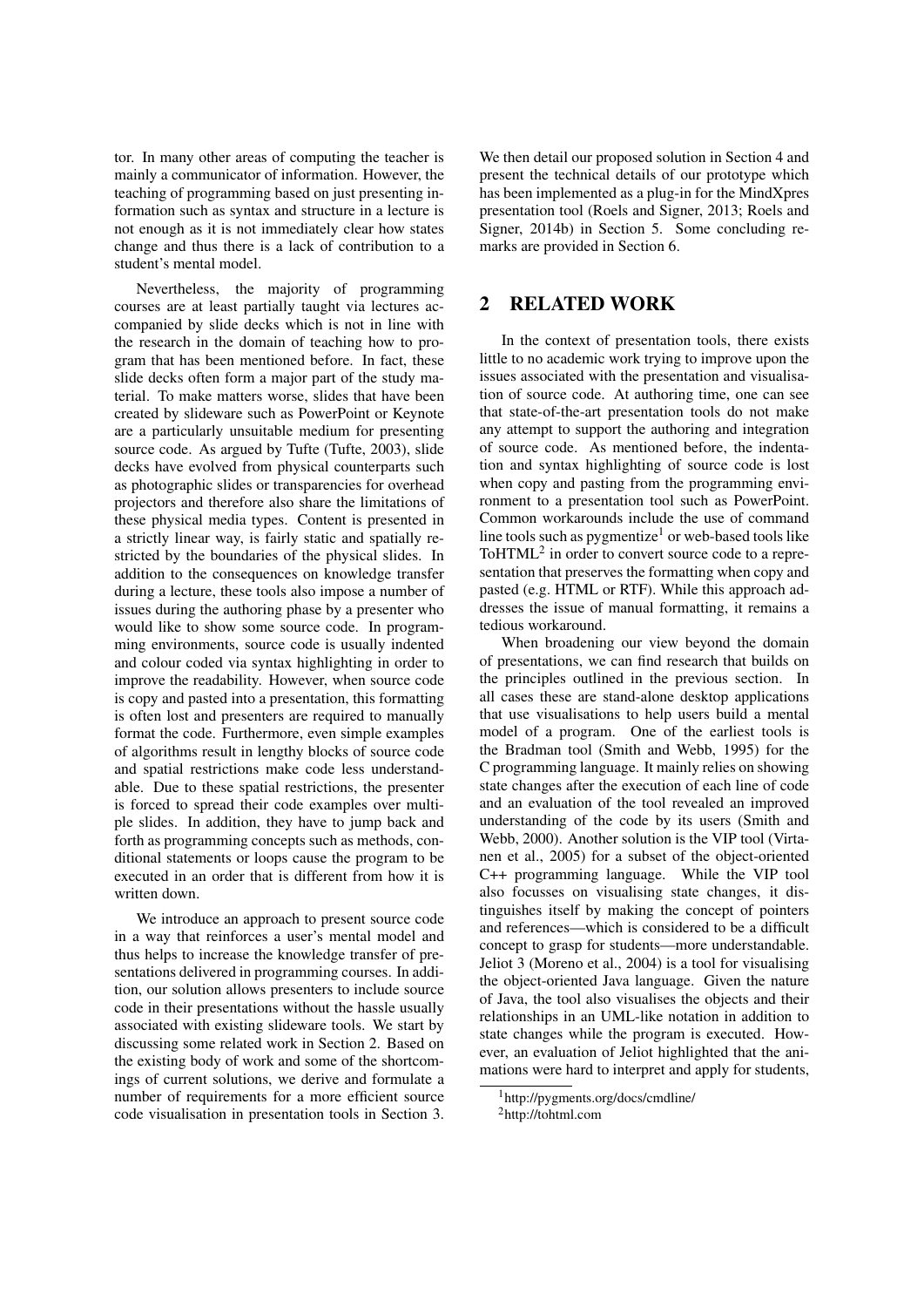making the evaluation inconclusive [\(Moreno and Joy,](#page-10-18) [2007\)](#page-10-18). Another notable feature of Jeliot is the extensible visualisations, allowing potential new third-party visualisations to be added at a later stage.

The notional machine (Berry and Kölling, 2013) is another recent tool for visualising Java programs which bases itself on the work of Boulay [\(Boulay,](#page-10-20) [1986\)](#page-10-20). While being similar to Jeliot, the notional machine intentionally limits the stepping granularity for state changes to the level of method invocations and method returns rather than to single statements. Additionally, the notional machine also allows methods to be invoked interactively (on demand) in contrast to the other tools where the execution is only possible in the order of the logical execution flow.

Finally, there is a category of tools that focusses on a specific aspect of program execution. For instance, RGraph [\(Sa and Hsin, 2010\)](#page-10-21) is a solution that generates a static visualisation of recursion graphs for Java programs in order to help students with understanding recursion.

Note that we intentionally limited ourselves to the tools built for supporting students during the learning process. There are plenty of commercial products that visualise code characteristics such as the amount of lines or dependencies, performance metrics or editing history, but these solutions serve an entirely different purpose than the aforementioned tools.

### <span id="page-3-0"></span>3 REQUIREMENTS

Based on a detailed analysis of the related work presented in the previous section, we derived a number a requirements for more efficient source code visualisation in presentation tools. While these requirements overlap with the requirements for stand-alone desktop tools, the use in the context of a lecture requires some further thought. For instance, the typical traditional lecture mainly consists of a unidirectional flow of information as students are not as involved as, for example, in lab sessions.

R1: Automatic indentation and syntax highlighting A first step towards making source code understandable is to make it more readable. Indentation and syntax highlighting are well-established methods to improve the readability of source code as they help to interpret scope and syntactic structures. Additionally, the indentation and syntax highlighting of source code in a presentation makes the code similar to what students are used to in their programming environments. However, in contrast to existing practices in presentation tools, the formatting of code should not be a burden to the presenter and should be done automatically by the presentation tool.

R2: Efficient navigation of source code When explaining the working of a piece of source code, it is necessary to display the code as part of a presentation. However, even simple programs consist of more lines of code than would fit on a single slide. Additionally, programs rarely execute sequentially and may jump back and forth between different pieces of code, not necessarily in the order in which they were written. This forces presenters to jump back and forth between slides making it difficult for both the audience as well as the presenter to follow the program flow.

R3: Visualise the working of the code From related work we learn that the mental model of a program can be built much easier when accompanied by visual aids. In addition to showing the code of the program, the tool might for instance display state changes or illustrate concepts such as pointers or recursion in order to make it clearer what is actually happening when the program executes. The idea of visualising source code in a dynamic way is supported by recent studies showing that the use of dynamic media brings measurable improvements in knowledge transfer over the use of static media [\(Holzinger et al., 2008\)](#page-10-22).

R4: Integration in presentation tools As slide decks are often used during lectures, it makes sense to integrate the interactive visualisations directly into our presentation rather than relying on a stand-alone application. If the interactive source code visualisation is not integrated into the presentation tool, the presenter is forced to switch between applications which takes time and breaks the flow of the presentation.

R5: Extensible support for multiple languages Even though there are a few more commonly used programming languages in the list of all existing languages, there is no consensus on what language to teach in introductory programming courses. While each of the stand-alone tools presented in Section [2](#page-2-0) only focusses on a single language, we believe that a tool for use in presentations should be able to deal with more than one language. By supporting only a single language, the tool would automatically be excluded from being used in the larger share of lectures that use other languages. Additionally, we claim that the set of supported programming languages should be extensible by third parties instead of limiting ourselves to a fixed set of languages.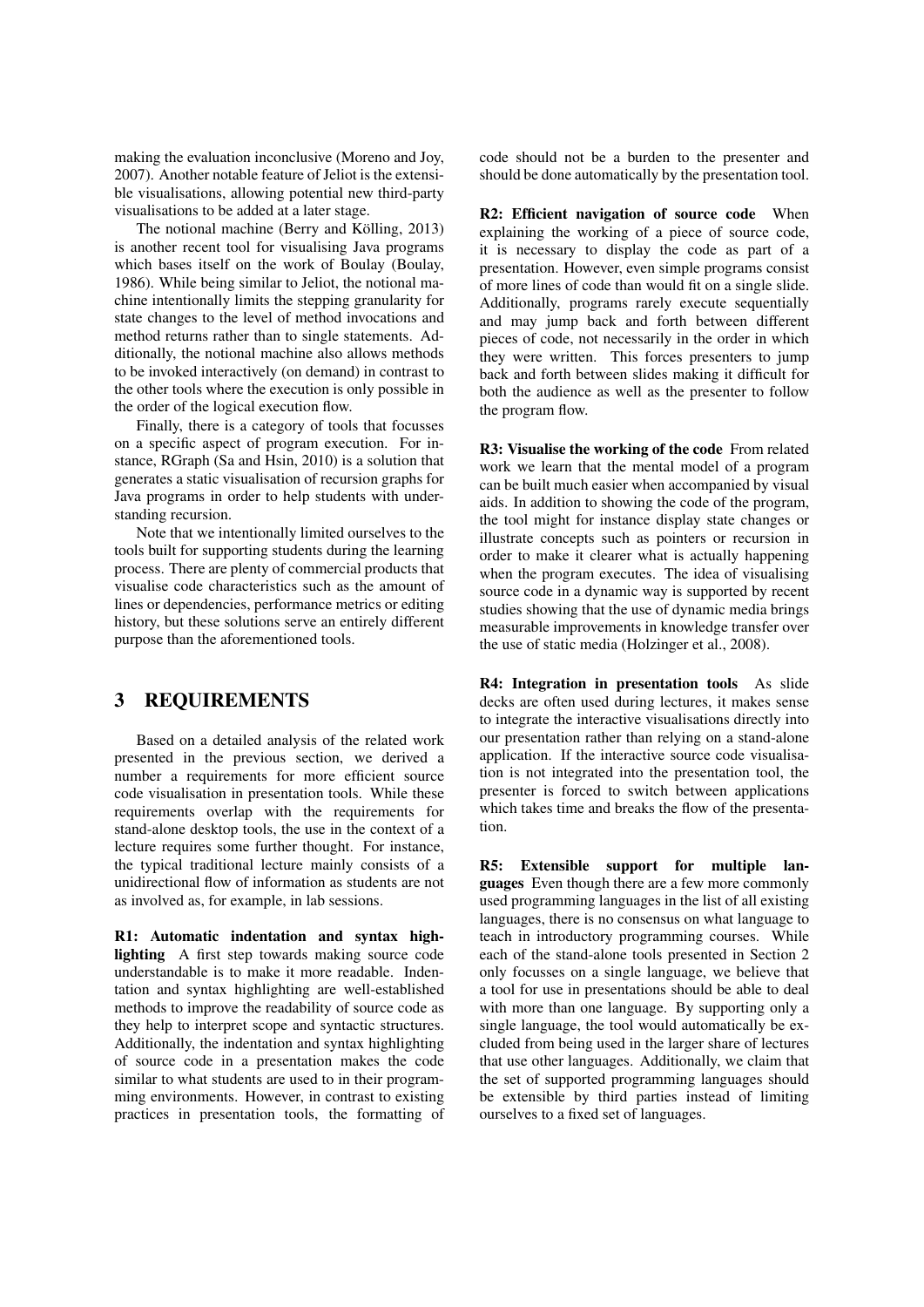R6: Extensible visualisation choices It has been shown that graphical representations of programming concepts have an important role in the construction of a mental model [\(George, 2000;](#page-10-23) Velázquez-Iturbide and Pérez-Carrasco, 2010). However, different and Pérez-Carrasco, 2010). visualisations are needed for different scenarios. Not only do programming languages have different characteristics (e.g. object-oriented versus procedural) but also the topic may influence the type of visualisations required for the program. Related work shows that customised visualisations help with the teaching of specific concepts such as memory pointers or recursion [\(Dann et al., 2001\)](#page-10-25). It therefore makes sense to allow the presenter to select the desired visualisation apart from just showing some source code. Additionally, it should be possible that the pool of visualisations can be extended, especially when considering the previous requirement R5.

R7: Interactive program execution Next to visualising a program, the execution might also be made more interactive and controllable by the presenter. For instance, the presenter might want to show how the same program reacts to different kinds of input, or they may wish to execute different parts of the program based on different scenarios or feedback from the students.

# <span id="page-4-0"></span>4 INTERACTIVE SOURCE CODE VISUALISATION

Based on the requirements presented in the previous section, we now introduce our approach towards presenting source code in a more accessible and efficient way. In order to fulfil requirement R4, it is obvious that our solution should integrate into an existing presentation tool. As the most basic feature the presenter should be able to include any piece of source code in a presentation and the tool should present it in a readable manner. From a technological standpoint there is no reason why a presentation tool could not automatically handle formatting issues such as indentation and syntax highlighting. A user can either explicitly specify the language or simple techniques such as Bayesian filters can be applied to automatically detect the programming language of a piece of source code. Since a programming language's syntax is formally defined, the parsing and syntax highlighting is hardly a challenge. Nevertheless, to the frustration of many presenters this simple feature is not present in current presentation tools and should therefore be provided by our tool as demanded by requirement R1. In order to break free of spatial restrictions, we suggest that source code should be scrollable if it does not fit on a single slide rather than presenting isolated chunks of code spread across slides. This allows the presenter to illustrate source code more coherently as it is easier for audience members to grasp the bigger picture. Making the code scrollable contributes to the navigation of the source code and therefore also addresses requirement R2.

While these aesthetic improvements enhance knowledge transfer, related work indicates that the visualisation of program execution may be one of the most important techniques to help students in building a mental model of a program. Therefore our solution should not only display the static source code but one should also be able to step through the execution of the program in forward or backward order. This does not only help in illustrating the program flow, but also state changes can be shown simultaneously to highlight how each line of code influences the state of the program as described in requirement R3. Since the presenter does not always want to step through the program execution from the very beginning to the end, it also makes sense to provide a means of manually jumping to the relevant parts of the source code.

In order to fulfil requirement R5, an interactive source code visualisation solution should not limit itself to a single programming language. The tool should be able to handle different languages and the resulting code visualisation and execution should work in the same way, regardless of the language. However, the execution and interpretation of programs is language dependant and therefore it is impossible to offer a generic implementation that is guaranteed to work for all languages. We address this challenge by offering modular language support. Language-specific functionality should be bundled together as a module with a predefined interface so that the tool can select the corresponding module based on the detected language. The language-specific module is then responsible for interpreting the execution of the program and translating it to a generic representation that is understood by the visualiser. This way, the tool can support a wide variety of languages regardless of technical differences and even allows the set of supported languages to be extended by third parties.

Finally, in addition to the visualisation of the source code and state changes we deem it meaningful to provide some further optional graphical visualisation. As discussed in Section [2,](#page-2-0) visualisations have been developed to provide a better understanding of concepts such as memory pointers or recursion. These extra visualisations should also be implemented as interchangeable modules in order that they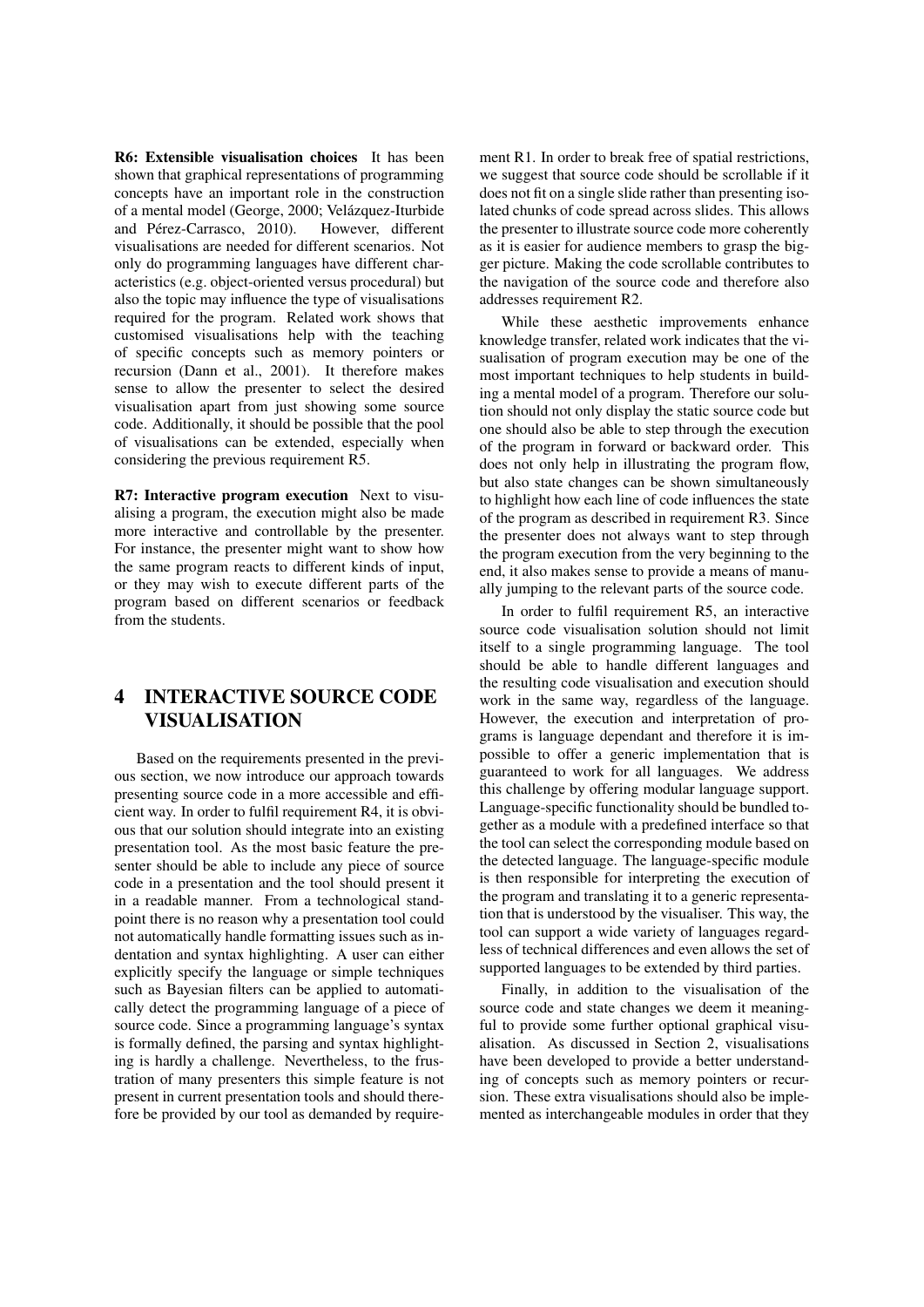

Figure 2: Architecture for extensible language support

isation modules can be reused for different languages mon format and does not have to deal with languagecan be extended. They can make use of the generic execution representation provided by the languagespecific modules and are thus language independent. The visualisation module gets the execution data such as state changes and method invocations in the comspecific details. Note that this also means that visualsince, for example, recursion is a concept available in many languages.



Figure 1: Source code visualisation mock-up

A mock-up of our proposed solution is shown Figure 1. Based on the real estate available on a slide, the left half of the slide is dedicated to the visualisation of the source code. Note that the source code is properly indented, syntax highlighted and scrollable if necessary. The slider below the code allows the presenter to quickly move to a particular point in the execution and the buttons underneath allow them to go through the code one step at a time, either forwards or backwards. The right-hand side is dedicated to visualisations that adapt as the presenter steps through the code. The upper right part shows the state of relevant variables whereas the lower right part can optionally be used for context-specific visualisations.

While the goal is that our tool should do as much as possible automatically, there are also cases where a presenter might want to configure the tool beforehand. For instance, in larger programs it makes no sense to visualise the changes of every single variable. In these cases, the presenter may choose to select those variables that contribute to the understanding of a program and the rest will not be displayed. The presenter might also want the execution to start at a specific point instead of having to manually find the right spot they want to discuss. Furthermore, the presenter may also choose which additional visualisation to use or decide to not show any additional visualisation at all and use the full width of the slide for displaying the source code.

### <span id="page-5-0"></span>5 IMPLEMENTATION

In this section, we present our implementation of the concepts discussed in Section [4.](#page-4-0) Before describing the implementation of the prototype, we outline the overall architecture of our interactive source code visualisation for the MindXpres presentation tool.

#### 5.1 Architecture

As briefly mentioned in Section [4,](#page-4-0) special measures need to be taken in order to support multiple languages. The main reason is that in order to fulfil requirement R3 we need to execute the provided source code to extract events, such as state changes or method invocations, from its execution. Unfortunately, this process is different for each programming language which makes it impossible to provide an all-in-one solution. As detailed before, we bundle language-specific functionality in interchangeable modules making it possible to add new languages.

The architecture chosen to support this functionality is shown in Figure 2. When source code is given to our tool by the presenter, the language can automatically be detected. The tool then searches its collection of language modules for the detected language. In the case that no matching module is found, the tool limits itself to just displaying the source code without any interactive features. However, if a matching module is found, it is passed the source code. The language module is then responsible for extracting the relevant information from the running program and translating it to a generic representation that is understood by the visualisation engine. One of the benefits of isolating language-specific features is that the modules can make use of existing applications and libraries instead of having to implement everything from scratch.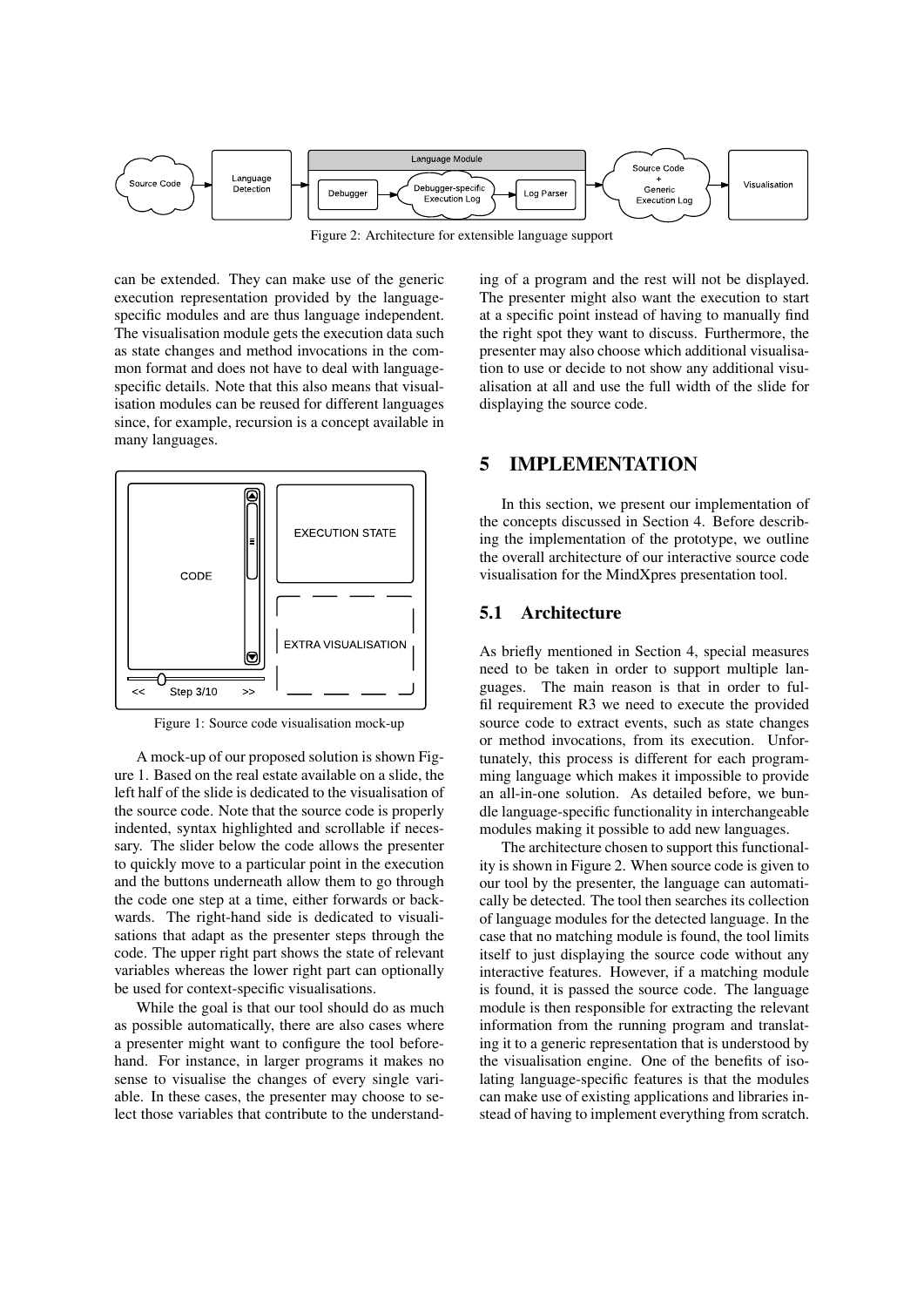For example, we found existing debuggers to be particularly useful. A debugger is a tool that examines a running application and offers functionality to provide insights about the program flow and for finding unwanted behaviour in the form of bugs. Debuggers are hard to use and they make no real effort to reinforce a mental model [\(Smith and Webb, 1995\)](#page-10-10), but their output, a so-called execution trace, can be turned into something more meaningful by our tool. Nevertheless, debuggers are standalone applications dedicated to a specific language only and different debuggers produce output in different formats. Therefore, when the language module invokes the debugger and gets an execution trace, it also translates the resulting trace into a generic format ensuring that the output of each language module has the same format. This generic execution log is then transferred to the visualisation engine together with the source code so it can display the source code and provide additional interactive functionality such as the visualisation of state changes while the presenter steps through a piece of source code.

### 5.2 Generic Execution Log

As explained before, the generic execution log is the key to supporting multiple languages in an extensible manner. We have chosen the JavaScript Object Notation (JSON), a lightweight data interchange format for representing the execution log. For each programming language, a language module translates the language-specific execution log into this JSONbased representation. This means that the visualisation tool only needs to be able to process the generated JSON format and does not need to be aware about the specifics of a particular programming language.

```
\sqrt{2}1 int sum = 0;
2 for(\text{int} i = 0; i < 2; i++) {
3 \mid \text{sum} = \text{add}(\text{sum}, \text{i});
\overline{4}✝ ✆
```
Listing 1: A small C program

From the language-specific execution logs the language module needs to extract events such as variable definitions, variable state changes as well as function invocations. For example, Listing [2](#page-6-0) shows the JSON output resulting from the execution of the C program shown in Listing [1.](#page-6-1)

The C programming language is a purely procedural programming language but in order to support object-oriented languages the details specific to objects can also be expressed in the generic log format. This includes, for instance, method invocations and changes in object fields. While we could have used the same representation as for function invocations and variable changes, there are languages such as C++ that can have both functions and methods and therefore a separate representation is needed.

<span id="page-6-0"></span>

Listing 2: JSON execution log for Listing [1](#page-6-1)

Listing [4](#page-6-2) shows the JSON execution log generated for the Java program illustrated in Listing [3.](#page-6-3)

<span id="page-6-3"></span>

| 1 Person person = new Person ("John"); |
|----------------------------------------|
| 2   $person.setAge(19)$ ;              |
|                                        |

Listing 3: A small Java program

Note that a specific line of code may need multiple entries in the execution log. For instance, a line of code may define a new variable, invoke a method and use the returned value to set its state. Even though they all occur on the same line of code, the execution log should contain separate entries for each of these events. The visualisation tool may combine them into a single step for the visualisation, but at least it has access to the finer details in case certain visualisation plug-ins should need them.

<span id="page-6-2"></span>

Listing 4: JSON execution log for Listing [3](#page-6-3)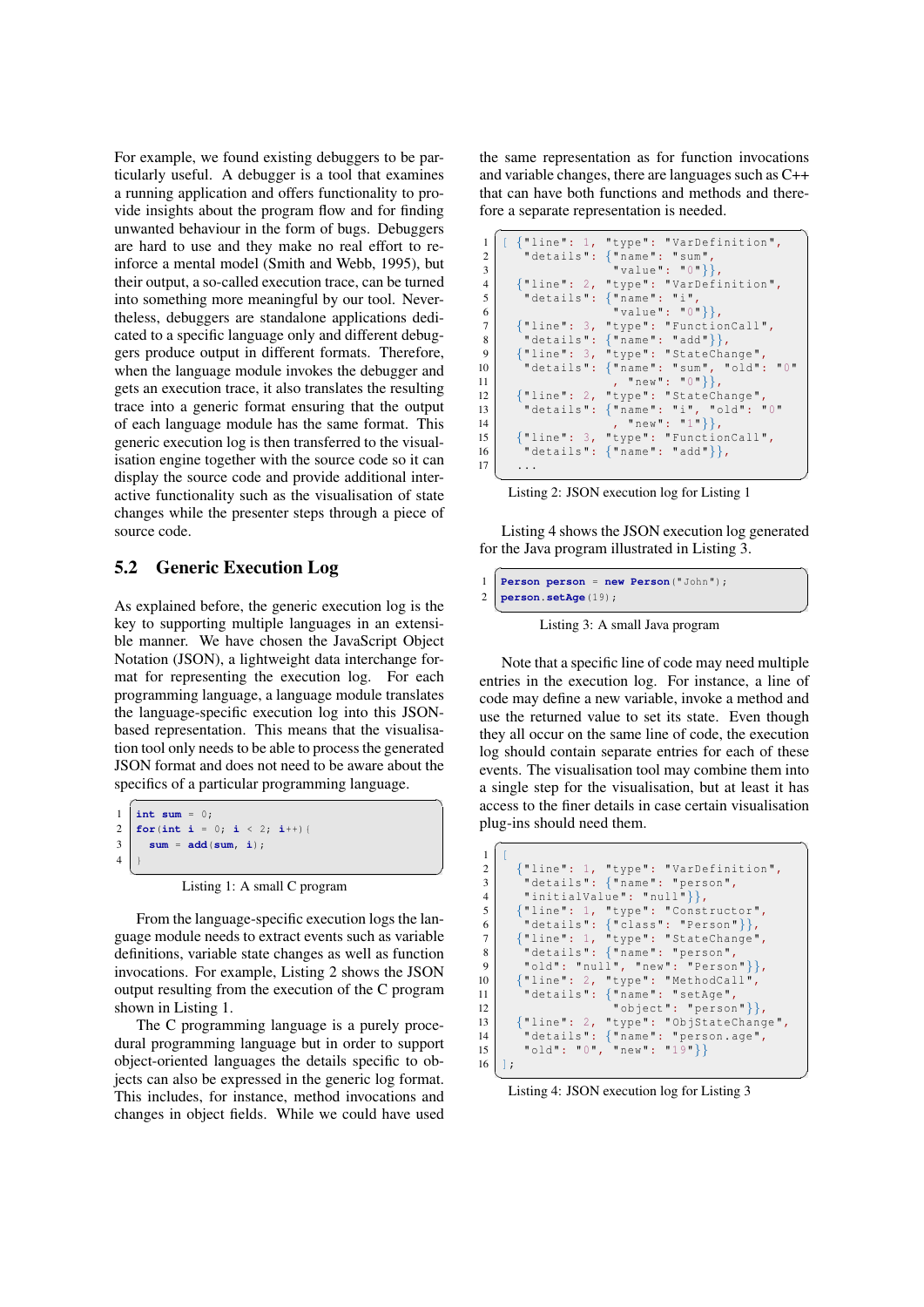<span id="page-7-1"></span>

Figure 3: A MindXpres presentation with the source code plug-in

### 5.3 MindXpres Source Code Plug-in

Our interactive source code visualisation prototype has been implemented as a plug-in for the MindXpres presentation tool [\(Roels and Signer,](#page-10-14) [2014b\)](#page-10-14). MindXpres has been developed to overcome the limited extensibility of well-known slideware tools such as PowerPoint or Keynote and to offer a rapid prototyping platform for novel presentation ideas. The motivation behind this is that although PowerPoint offers an API (application programming interface) for creating extensions, it still enforces the usage of linear sequences of slides with relatively static content. Therefore it is often not possible to extend PowerPoint with radically new functionality. The highly modular MindXpres architecture allows any component to be replaced and new components and functionality can easily be added. For instance, users may choose to use a plug-in that visualises content using a zoomable user interface (ZUI) or can use a plug-in that visualises the same content in a classic linear fashion like in existing slideware. The core MindXpres engine provides various abstractions that allows plug-in creators to focus on their ideas instead of having to reimplement the basics every time. For instance, the graphics engine provides functionality related to the visualisation of content which drive features such as the ZUI and interactive rich media visualisation plug-ins. The communication engine allows instances of a MindXpres presentation to form networks which allows plugins to communicate across devices, enabling plugins for various audience-driven functionality such as polls, quizzes or screen mirroring [\(Roels and Signer,](#page-10-26) [2014a\)](#page-10-26). MindXpres uses HTML5 and related technologies for enhanced portability and plug-ins are written entirely in JavaScript. Although a graphical editor is under development, MindXpres presentations are currently defined in a XML-like declarative language similar to the LATEX language used for text documents. The reasoning behind this is also

similar; let the user focus on content and let the tool worry about the layout and styling. While MindXpres comes with a default set of plug-ins for basic components such as images, bullet lists, videos or slides, it is easy to add new plug-ins for new content types. Plugins also extend the vocabulary used in the MindXpres document format. More specifically, a plug-in can add new XML tags for usage in the document format. A plug-in that introduces new tags then takes responsibility for visualising content placed within these tags.

```
\sqrt{2\pi}1 <presentation>
2 <slide title="Fibonacci Numbers">...</slide>
3 <slide title="Fibonacci - Recursive">
4 \langle \text{code} \rangle5 int fibonacci (int n)
6 \{ \ldots \}7 </code>
8 </slide>
9 <slide title="Fibonacci - Iterative">
10 <code source="fib_it.c"></code>
11 </slide>
12 </presentation>
```
Listing 5: MindXpres presentation in XML

We have realised our approach by creating a code visualisation plug-in for MindXpres that introduces the code tag to the vocabulary. Source code can be included in a presentation in two ways. Either the presenter refers to an external file containing source code via an attribute of the code tag, or the presenter just pastes the code between code tags. Listing [5](#page-7-0) shows a shortened snippet of a MindXpres presentation that uses both ways to include source code. The resulting presentation can be seen in Figure [3.](#page-7-1)

When the MindXpres document format is compiled into a portable presentation, a MindXpres plugin can be invoked if it contains compile-time triggers. In this case, the code plug-in will detect the language and let the correct language module generate the generic execution log. The log is then bundled in the presentation together with the code plug-in that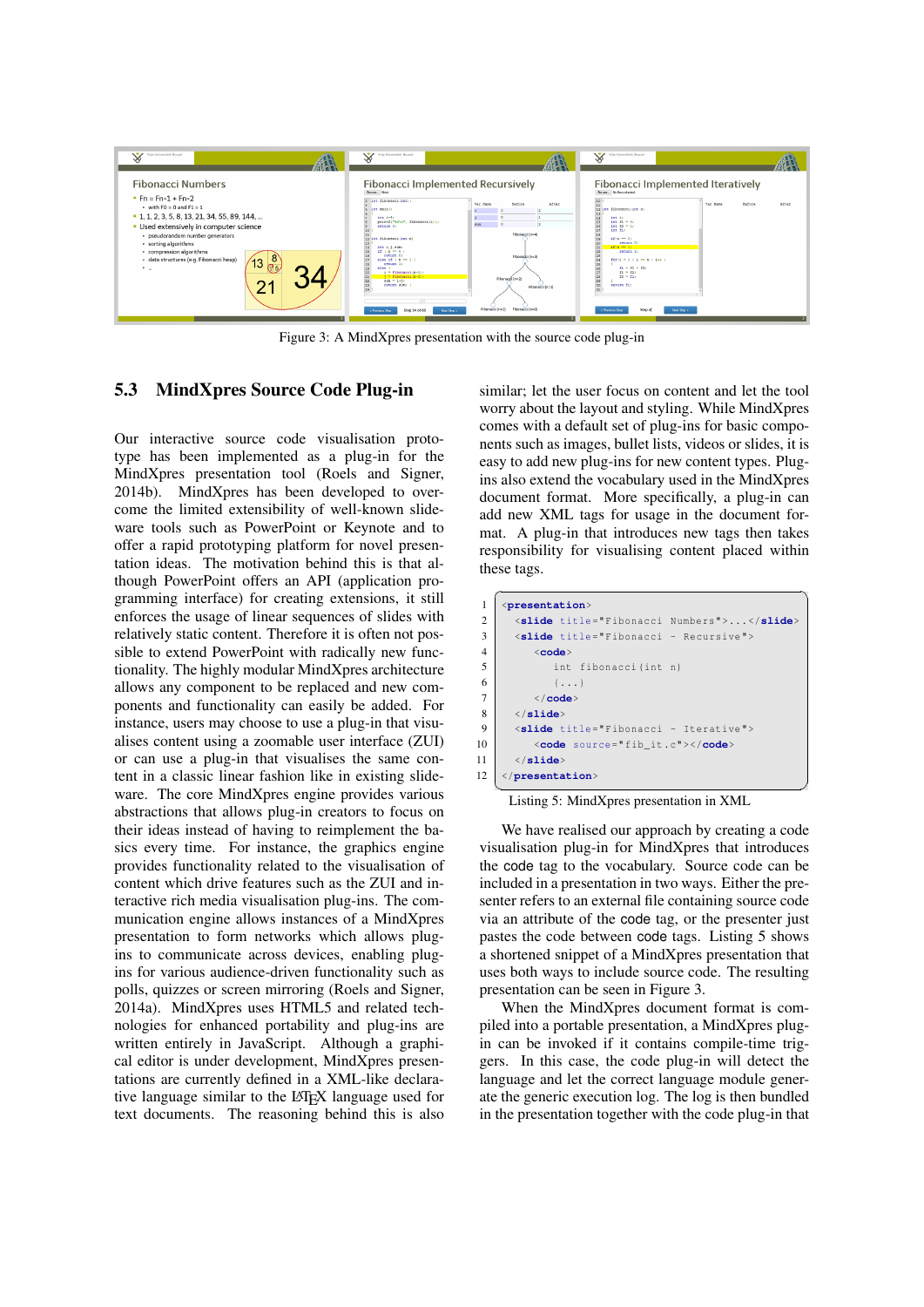<span id="page-8-4"></span>

Figure 4: MindXpres source code plug-in example

will visualise it at run-time (when the final presentation is opened for viewing). Because MindXpres plug-ins are written in JavaScript, we are free to use some of the powerful existing libraries offering the corresponding functionality. For code formatting and syntax highlighting we use Google's prettify<sup>[3](#page-8-0)</sup> library. Furthermore, the plug-in uses the  $D3<sup>4</sup>$  $D3<sup>4</sup>$  $D3<sup>4</sup>$  visualisation library for some of its optional visualisations. For this prototype implementation we have implemented two language modules, namely one for C and one for Java. For the creation of the execution traces, the C module uses the  $GDB<sup>5</sup>$  $GDB<sup>5</sup>$  $GDB<sup>5</sup>$  debugger while the Java version uses JDB, a debugger included with the Java Develop-ment Kit<sup>[6](#page-8-3)</sup>. Creating a language module requires some programming but the provided abstractions make the process fairly straightforward. The language module itself is implemented as a folder containing at least two files. A manifest file provides some metadata and specifies the programming language the module can process. The second file contains JavaScript code that implements a single method which accepts source code as input and returns a generic execution log. This code is executed if the compiler detects that a given piece of source code was written in

<span id="page-8-0"></span><sup>3</sup>https://code.google.com/p/google-code-prettify/

the programming language mentioned in the manifest file. Because the compiler is based on Node.js, the JavaScript code can make use of libraries and binaries placed alongside the two required files. In most cases, it is sufficient for a language module to include an existing debugger, have it create an execution log and translate this log into the generic execution format. Note that there are alternative ways how a language module might obtain an execution log, such as the direct interpretation of the given code via the JavaScript code.

An example of the MindXpres source code plugin in use is shown in Figure [4.](#page-8-4) In this case a recursive implementation of the Fibonacci function is illustrated. The highlighted line indicates what line of code is being executed in the current step. As mentioned before, the buttons can be used to go forwards or backwards in the execution and the presenter may also use the slider to jump to a particular point of interest. On the right-hand side the state changes for the variables i, j and sum are shown. This includes their old value (Before) and the new value (After) that was assigned to them at that point of execution. As the Fibonacci function is a classic example for demonstrating recursion, we included the recursion tree as the optional extra visualisation. The tree shows a history of recursive function calls up to that point making it clearer what has happened in the previous steps. In this case the viewer can see that the recursion is per-

<span id="page-8-1"></span><sup>4</sup>http://d3js.org

<span id="page-8-2"></span><sup>5</sup>http://www.gnu.org/software/gdb/

<span id="page-8-3"></span><sup>6</sup>https://www.oracle.com/java/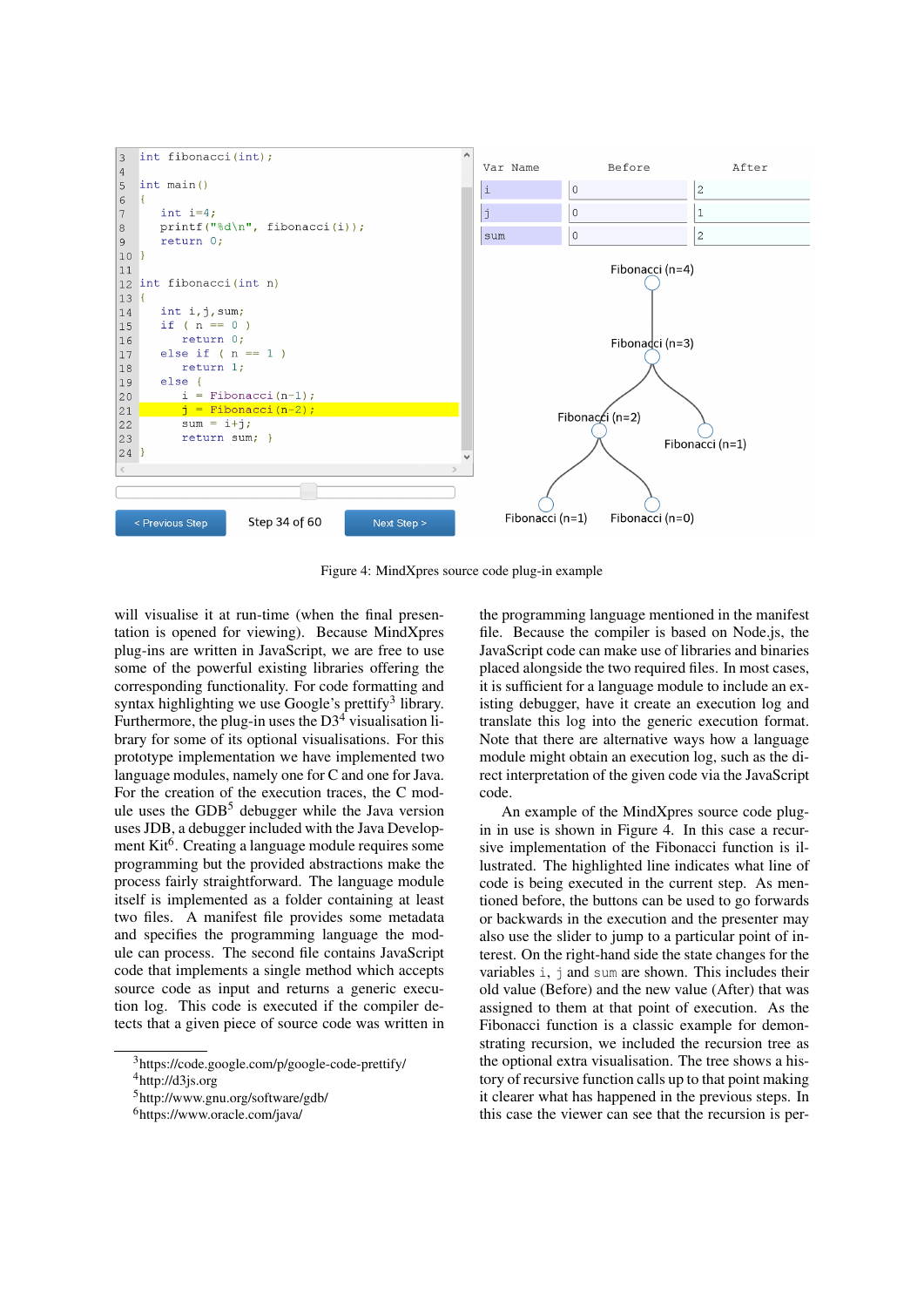formed depth-first and has just finished the backtracking phase for the calculation of the third Fibonacci number. A new branch is about to be added under the top node for the calculation of the second Fibonacci number, which will be added to the result of the existing branch to form the fourth Fibonacci number.

While the example in Figure [4](#page-8-4) shows purely procedural code, the same visualisation can be used for object-oriented code. For instance, the execution of the code presented in Listing [3](#page-6-3) would first show a state change in the variable person, from null (not initialised) to a new instance of a Person. The second line would then result in a state change in person.age from 0 to 19. If more details are required, the recursion tree could be replaced with another optional visualisation that shows the object and relevant changes in more detail. Similarly, state changes in arrays can also be shown. In the current implementation the complete array is shown in the Before and After columns. However, if the presented code is centered around arrays—for example in a sorting algorithm it makes sense to replace the recursion tree visualisation with another more efficient array visualisation making use of colours and animations to show how array elements are moved in each step.

## <span id="page-9-0"></span>6 DISCUSSION & CONCLUSION

The presented interactive source code visualisation prototype provides a framework for future extension and experimentation with innovative forms of presentation-based teaching of programming. So far we have implemented language modules for the C and Java programming language but the architecture allows for the addition of new languages with minimal effort. In its current form, our tool is suitable for presenting code written in the major programming languages but there are some languages that will need further investigation. For instance, functional programming languages such as Haskell avoid state changes and mutable data which implies that most of our additional visualisations will be useless for these types of languages. Furthermore, there exist declarative programming languages based on logic (e.g. Prolog) where programs are not constructed out of sequentially executed instructions but rather consist of rules that are queried and triggered in a different manner. Programs in these two categories of programming languages benefit less from the proposed way of navigating and visualising source code. Further investigation is therefore needed in order to also help students in enhancing their mental model for these types of languages.

We currently allow presenters to navigate longer pieces of source code by scrolling. However, by letting the visualisation plug-in reason over the presented source code, further enhancements might be made to navigate through larger pieces of source code in a more efficient way. For instance, the presenter could click on a function or method call to jump to the definition of the function or method if the tool would be aware of these concepts. The current version of our source code visualisation plug-in further only allows the presenter to step through the code as it has been included in the presentation but no modifications are possible. As a future improvement, we would also like to make the execution of programs more interactive. For instance, the presenter might want to execute the same algorithm multiple times with different start parameters to illustrate the resulting effect. The possibility to modify values at any point during the execution of an algorithm is also something to be investigated in future work.

The MindXpres presentation tool also provides abstractions to implement features commonly found in audience response and classroom systems [\(Roels](#page-10-26) [and Signer, 2014a\)](#page-10-26). By involving the students through active learning we can increase the effectiveness of the visualisation of algorithms even more as discussed by Hundhausen et al. [\(Hundhausen et al., 2002\)](#page-10-27). A first step could be to allow the students to interactively navigate through the source code which might later be extended to small exercises that force the students to reason over the presented program.

So far we have only evaluated the technical side of the proposed architecture by implementing language modules for the C as well as Java programming language. While parts of the presented functionality is based on earlier research in the domain of how to teach programming concepts that we have applied in the domain of presentation tools, we plan to do a user evaluation with the presented interactive source code visualisation MindXpres plug-in. Based on available teaching material from universities around the world, we can infer that many teachers of programming courses still use static source code examples spread over multiple slides managed by traditional slideware solutions. We see our approach as a step towards enhancing the omnipresent presentation-based teaching of programming by providing better tools for the authoring of source code slides as well as for the interactive presentation of code examples. Last but not least, we hope that other researchers might be inspired to investigate new forms of presentation-based teaching of programming concepts and algorithms that go beyond the presentation of a series of slides containing static source code snippets.